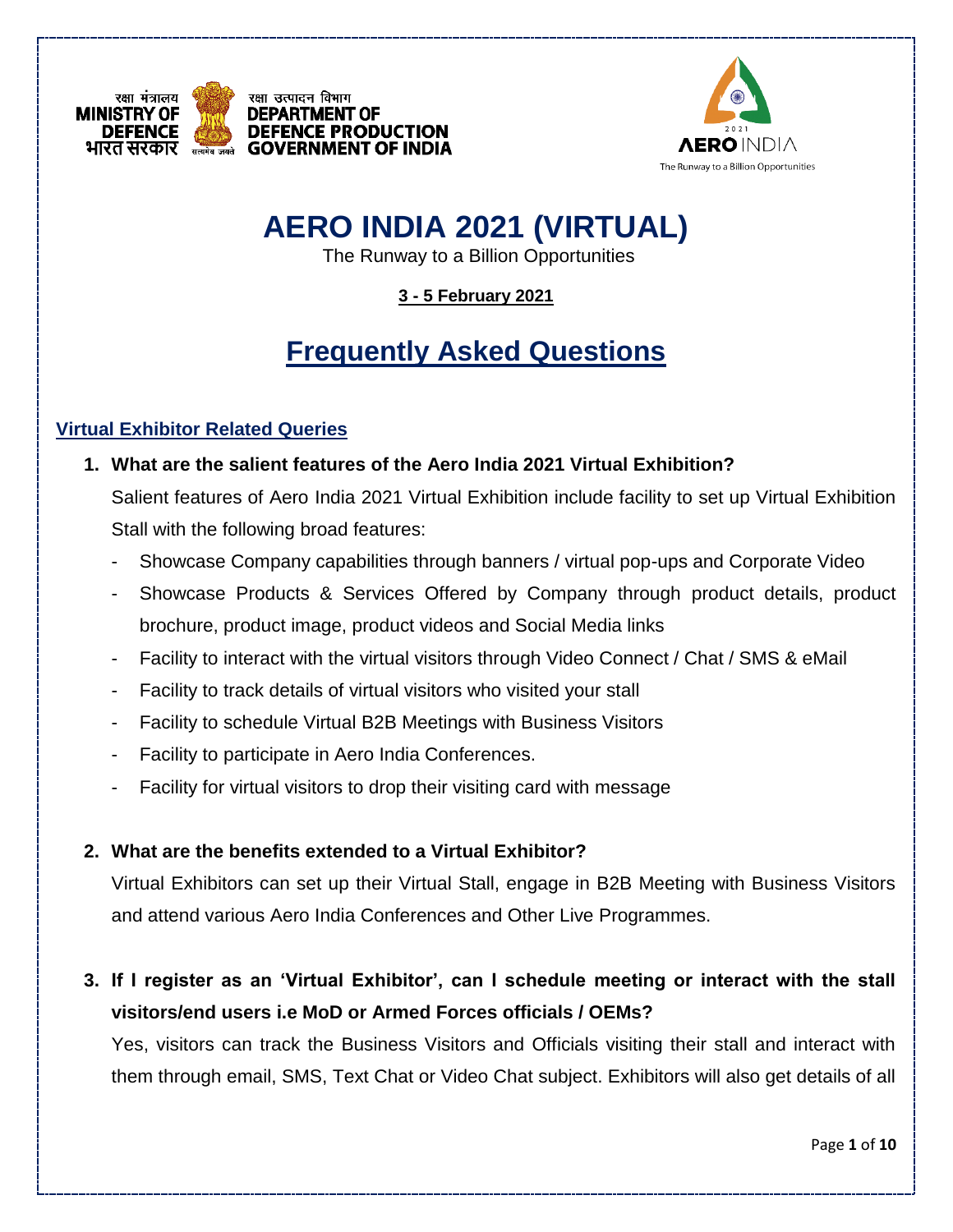Business Visitors visiting the exhibition through the B2B Lounge and reach out to potential business visitors and invite them to visit the stall or engage in a B2B Meeting.

### **4. What are the tools available on the platform for scheduling the meetings?**

Exhibitors have access to instant text chat, SMS, Email and Video Chat facilities to engage with the business visitors. A meeting scheduler facility to seek one to one meeting with potential visitors / exhibitors is also available on the platform.

### **5. What is the participation fee structure for a 'Virtual Exhibitor'?**

Participation fee for booking virtual stalls is given below:

Existing exhibitors and Visitors in the Physical Format

a) Complimentary

### Exhibitors in Virtual format

- a) Foreign Exhibitors- USD 1250 + GST
- b) Indian Exhibitors (MSME) INR 20,000/- +GST
- c) Indian Exhibitors (Non MSMEs) INR 40,000/- +GST

Please click here to [book your stall](https://aeroindiavirtual.in/CommonExternalPage.aspx?EventId=AEROINDIA) at Aero India Virtual Exhibition

- **6. Can we get a discount on the participation fee?** No discount is offered.
- 7. **Can a Tax Invoice be raised for making the payment towards my participation**? Yes, the Defence Exhibition Organisation will issue the Tax Invoice to paid participants.

### **8. When do I get the Tax Invoice for the payment made?**

Defence Exhibition Organisation will issue the Tax Invoice to paid participants on receipt of the payment.

**9. Does a Physical Exhibitor who is already registered for Aero India need to pay separately for the Virtual Exhibition?**

No, virtual stalls are given free of cost to Physical Exhibitors at the Aero India venue.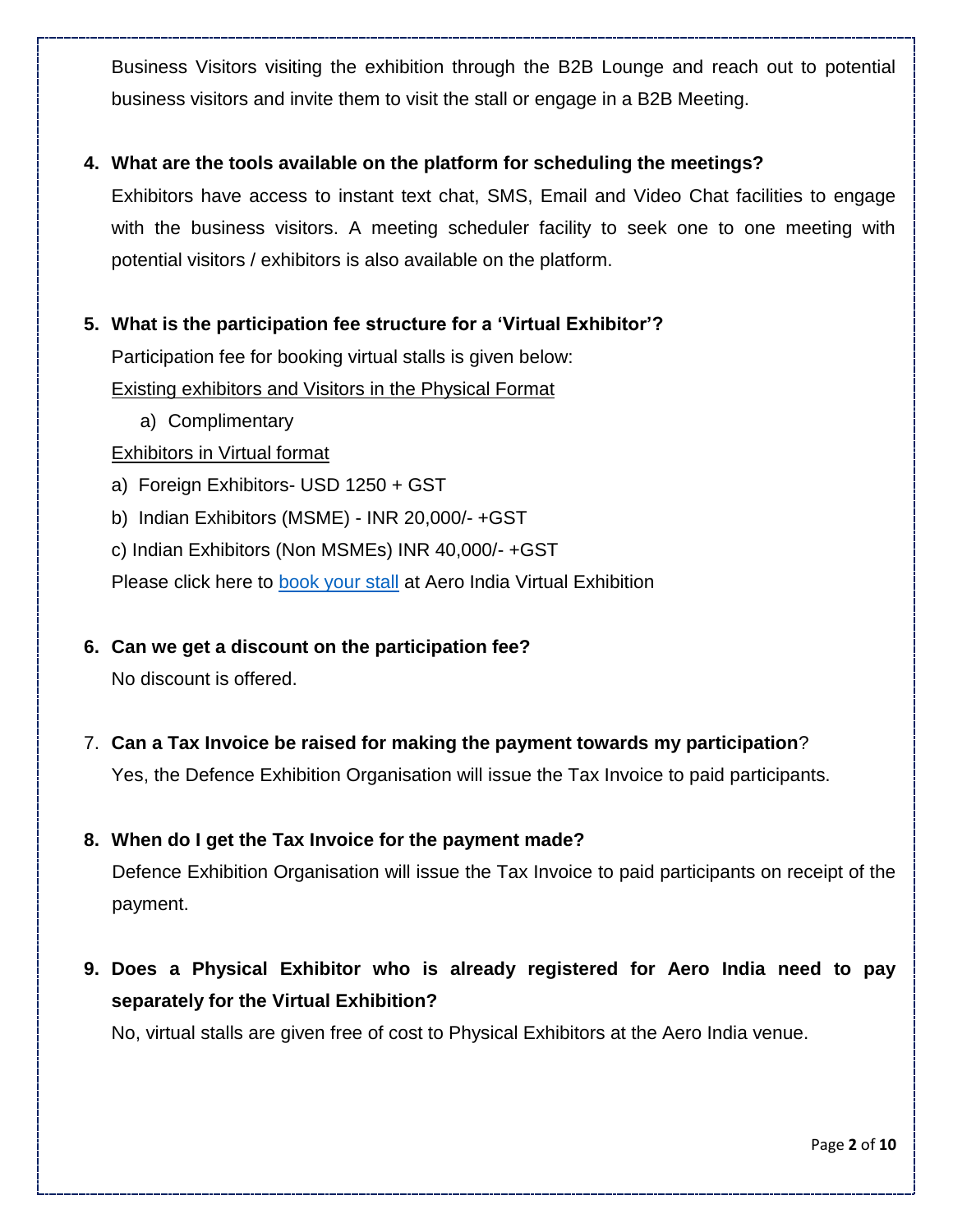#### **10.What are the timings for Virtual Exhibition?**

While virtual exhibition is open 24 X 7, visitors are requested visit the Exhibition during the Officials Visiting Hours of the Exhibition to ensure Exhibitors are available in the Virtual Stalls to interact with the visitors.

#### **11.Do I need to be online 24x7 if I exhibit?**

While it is important to be online during the official exhibition hours of Aero India, exhibitors may choose to be online to cater to the business visitors visiting the virtual exhibition during off-hours of the Aero India Physical Exhibition.

#### **12.How do I setup my Virtual Booth?**

Setting up of a Virtual Stall is very easy. Exhibitors can select a Virtual Stall Design of their choice from various options available on the platform and upload the details to set up their stalls. A detailed video on how to set up a Virtual Booth at the Aero India Virtual Platform is available at<https://youtu.be/yfC3rfNKhw0>

#### **13.What are the requirements for setting up the Virtual Booth?**

After successful registration the exhibitors will be provided with a User ID and Password to Log in to the platform. The video on [how to set up your stall at Aero India Virtual Exhibition](https://youtu.be/yfC3rfNKhw0) will give you step by step instructions for setting up of your stall.

# **14.What are the specifications for uploading the Product Image, Standee, Banner, Logo, Video etc.?**

Platform provides different stall designs for the exhibitors to select from the portal. Each stall design has different resolutions for Product Image, Standee, Banner, Logo to be uploaded on the portal. Please go through [the tutorial video](https://youtu.be/yfC3rfNKhw0) to know more.

### **15.How do I run my corporate/ product video on this virtual platform?**

There is a facility available to upload your corporate video and product video in your stall on the platform. Please go through the **Tutorial Video** for more information.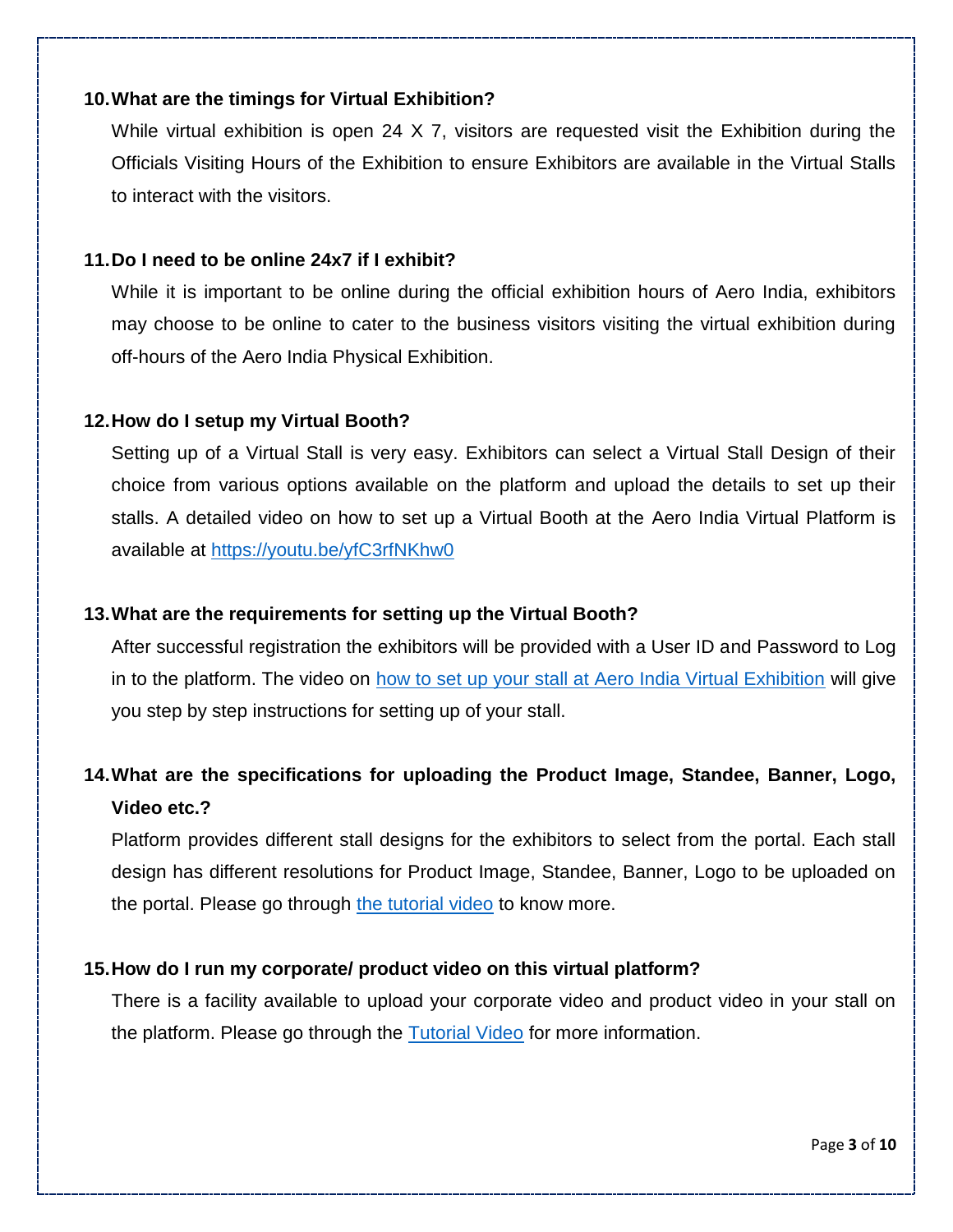### **16.What is the minimum internet bandwidth requirement to participate remotely?**

A minimum bandwidth of 2 Mbps is fine for normal usage. However, to cater to heavy rush during the exhibition hours, a 10 Mbps internet connection is recommended.

### **17.What is the process of registration for a Virtual Exhibitor?**

Please submit your interest to participate in the Virtual Exhibition at [https://aeroindiavirtual.in/Login.aspx?EventId=AEROINDIA.](https://aeroindiavirtual.in/Login.aspx?EventId=AEROINDIA) On acceptance of your request by competent authority, you will be given a confirmation mail along with link to submit the Exhibition Fee. On successful payment of the fee, you will get your User ID and Password to login to the platform and set up your stall.

### **18.How many complimentary login IDs do we get if we register as a Virtual Exhibitor?**

Each Virtual Exhibitor is provided with 5 Complimentary Logins besides the Booth Coordinator.

### **19.If I am a Virtual Exhibitor, do I also get access to Physical Exhibition?**

No. For visiting the Physical Exhibition at Aero India Venue, a separate business visitor ticket to be purchased from the Aero India Website - <https://aeroindia.gov.in/>

### **20.Do I need to configure my profile after registration on the Aero India Virtual Platform?**

It is important to configure your profile on the Aero India Virtual Platform to enable other delegates to understand your profile and request for B2B Meetings.

### **21.How to configure my profile?**

You can configure your personal profile, photograph, Sectors of Interest and B2B Meeting Objective etc. under the Profile Tab located below the Photo Icon on the right top corner after you login.

# **22.Is there an option for the Virtual Exhibitors to download the Customer database, who have visited their booth?**

Yes, exhibitors can keep track of the visitors visiting their stall and download their contact details for further communication.

Page **4** of **10**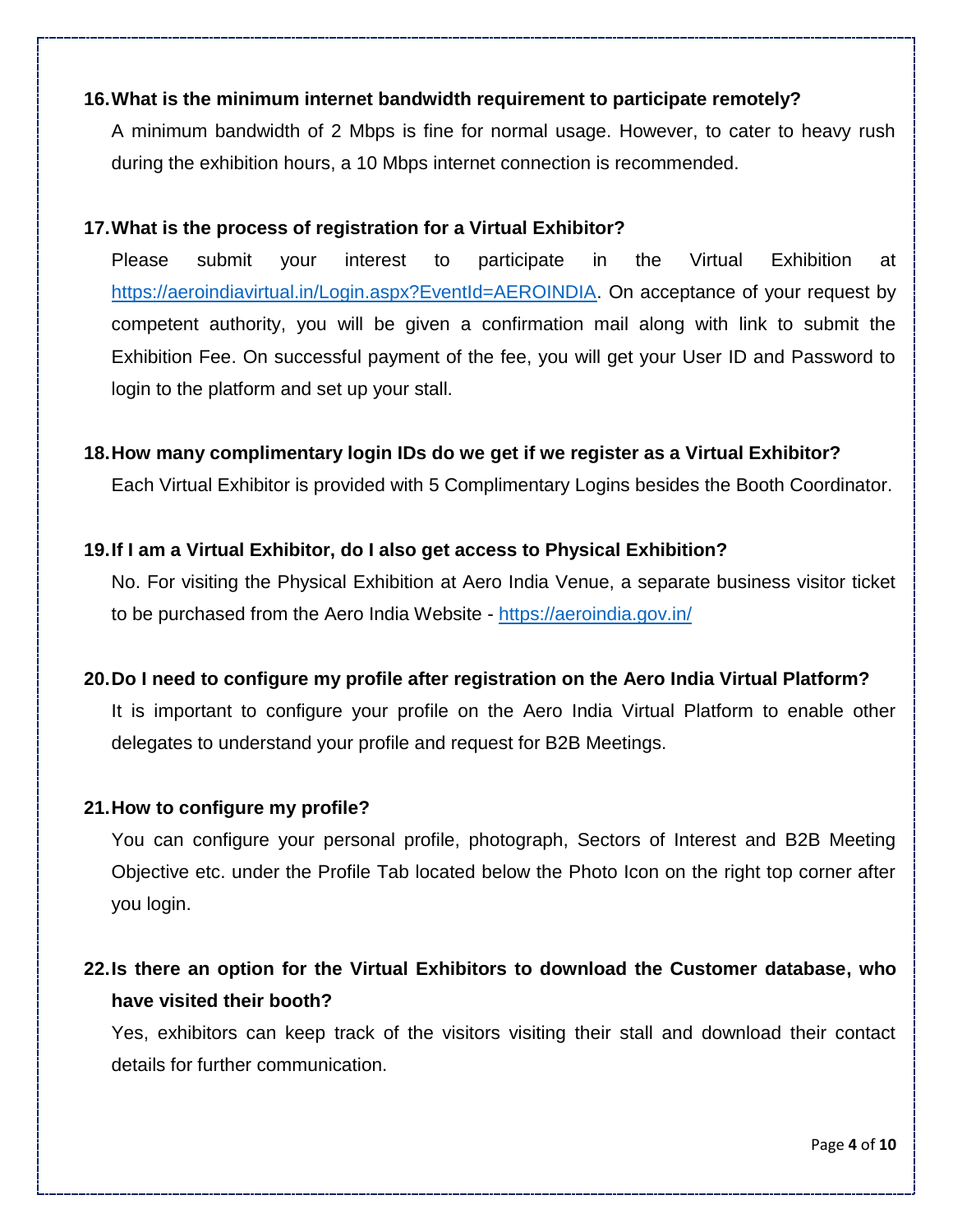### **23.What is the role of a Booth Representative?**

Booth Representative is responsible to keep track of visitors visiting their stall and interact with them if the visitor would like to interact. Booth representatives have access to the Visitor Analysis Page located under the Photo Icon on the top right corner of the page after login.

### **24.As a Booth representative, can I make any changes in my booth?**

No, only the designated booth coordinators can make changes in your booth.

### **25.Who has the editing rights to make changes in the booth?**

Only the booth coordinator has the right the make changes in the booth.

### **26.What are the eligibility criteria for a company to exhibit?**

The company must have product / services related to the Defence and Aerospace Sector.

### **27.How may products can an exhibitor display?**

Exhibitors can upload up to 50 products on the platform.

# **28.Is it possible to do a live streaming of my factory/ office / product assembly line etc. at my Virtual Booth? If yes, what are the technical requirements?**

Yes, exhibitors can do live steaming of their choice through the Video Section available on the stall. To do the same, exhibitors may live stream the video to streaming channels like YouTube / Vimeo and embed the video on the stall.

### **29.Whom should I reach out to in case of any technical issue/query?**

Please contact the email to [amit.kumar@cii.in](mailto:amit.kumar@cii.in) / [vikas.rai@cii.in](mailto:vikas.rai@cii.in) / [priyanka.mishra@sidm.in](mailto:priyanka.mishra@sidm.in)

### **30.How do I invite my customers at the booth?**

All visitors have to register themselves as a visitor on the platform. Exhibitors may register their customers on the platform to enable them to visit the virtual exhibition.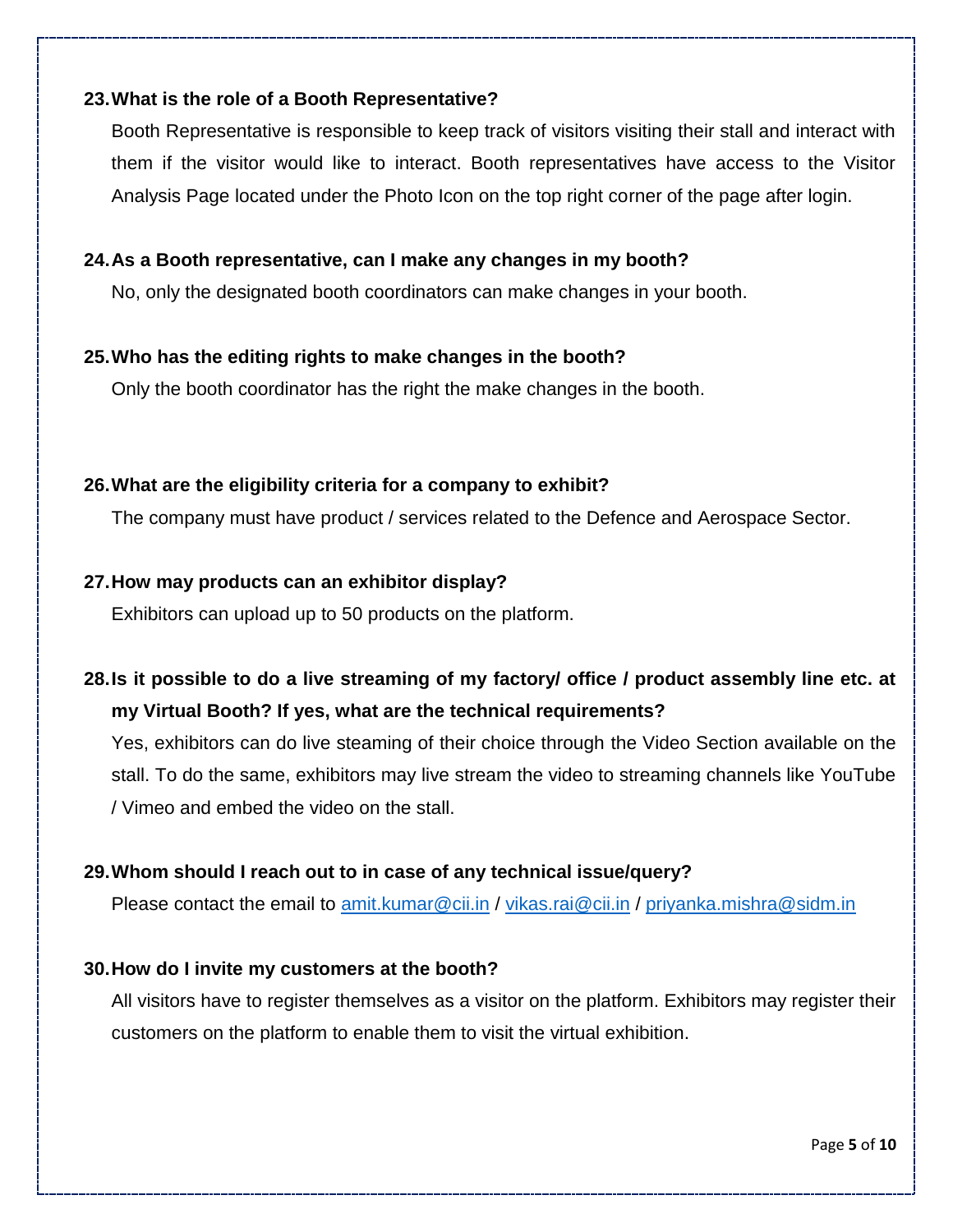**31.If my customers are not registered at the virtual platform, Can I get a direct link to invite them at my booth without going through the registration process and payment gateway?**

No. All visitors have to register themselves as a visitor on the platform. Exhibitors may register their customers on the platform to enable them to visit the virtual exhibition.

### **32.What are the charges for additional passes / login?**

Fee for Virtual Visitors are as follows:

- a) Indian Nationals INR 100/- (Inclusive GST)
- b) Foreign Nationals USD 10 (Inclusive GST)
- c) Complimentary for Govt Officials, Service Personnel, Defence Attaches

There will not be any registration fee for Officials from the MoD, Armed Forces, DRDO and other Defence Establishments.

# **33.Is it possible to design my own booth with my creative team? If yes, what is the process and requirements?**

Yes, exhibitors can design their own booth and embed them on the platform. Please contact the Technical Team for Assistance.

# **34.Can an Exhibitor upload their company brochure / promotional material in the 'Resource Centre'?**

No. Only Official Communications are published on the Resource Centre.

### **35.What are the criteria for placing the virtual exhibitors in separate halls?**

All Virtual Exhibitors are located in Virtual Exhibition Hall, while Exhibitors who are having their stall at the Aero India Exhibition Venue are located in the corresponding Virtual Hall on the platform.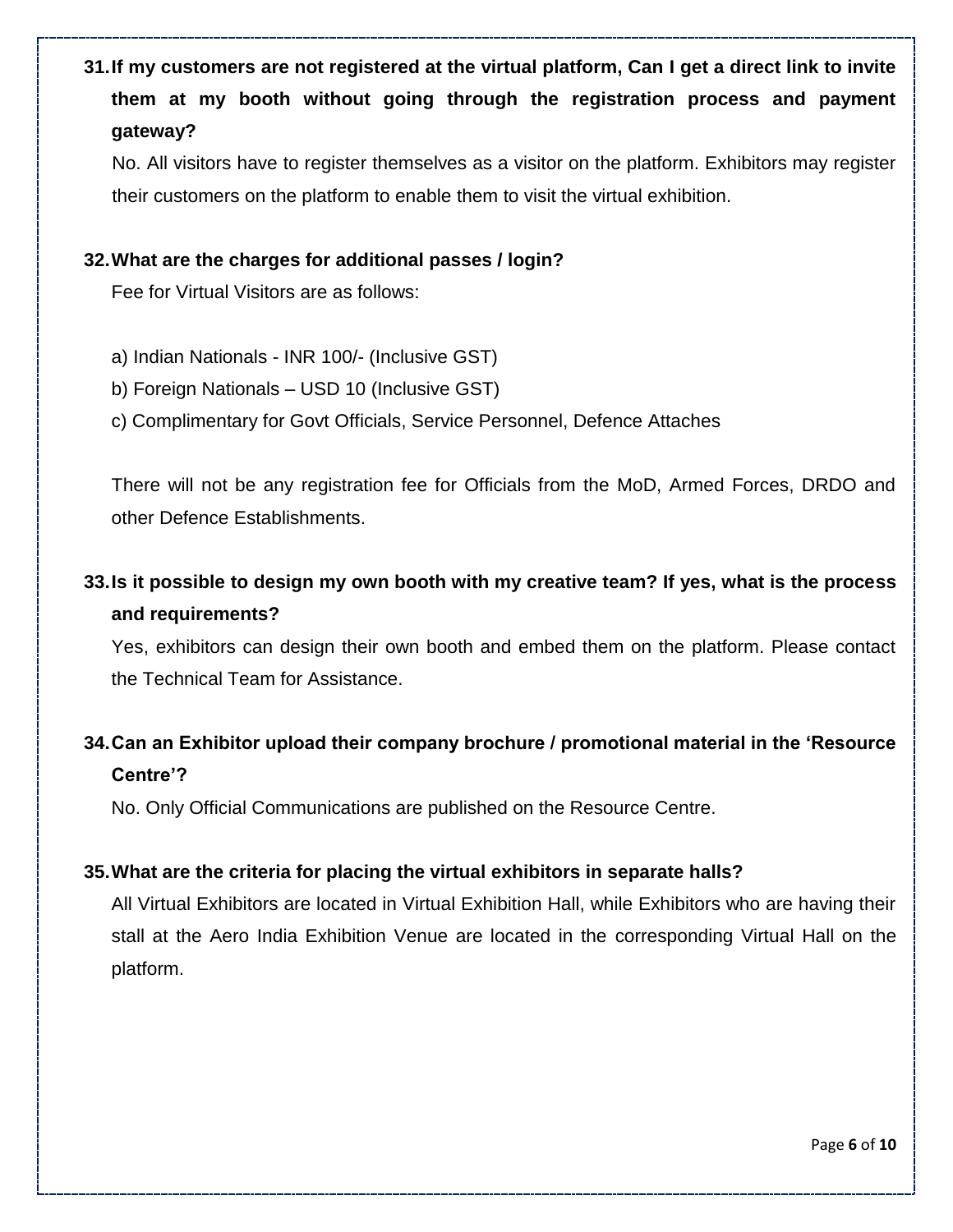### **Virtual Visitors Related Queries**

**36.If I register as an 'Virtual Business Visitor', can I schedule meeting or interact exhibitors, MoD or Armed Forces officials?**

Yes, as a Virtual Business Visitor you will get access to other exhibitors and business visitors on the platform through the Virtual B2B Lounge.

### **37.What is the participation fee structure for a 'Virtual Business Visitor'?**

Fee for Virtual Visitors are as follows:

- a) Indian Nationals INR 100/- (Inclusive GST)
- b) Foreign Nationals USD 10 (Inclusive GST)
- c) Complimentary for Govt Officials, Service Personnel, Defence Attaches

There will not be any registration fee for Officials from the MoD, Armed Forces, DRDO and other Defence Establishments.

### **38.Can a Tax Invoice be raised for making the payment towards my participation?**

Yes, on payment DEO will issue the Tax Invoice.

### **39.When do I get the Tax Invoice for the payment made?**

On payment of your fee, you will get the Tas Invoice on your registered email ID.

**40.Does a Business Visitor who is already registered for Aero India, need to pay separately for Virtual Platform as well?**

No. the Business Visitors who have purchased their ticket t to visit the Aero India Exhibition at the Aero India Venue will get free access to the Virtual Platform.

### **41.If I am a Virtual Business Visitor, do I get access to Physical Exhibition as well?**

No. Virtual Business Visitors should purchase Ticket from - <https://aeroindia.gov.in/> and follow the COVID 19 Protocol for visiting the Physical Exhibition.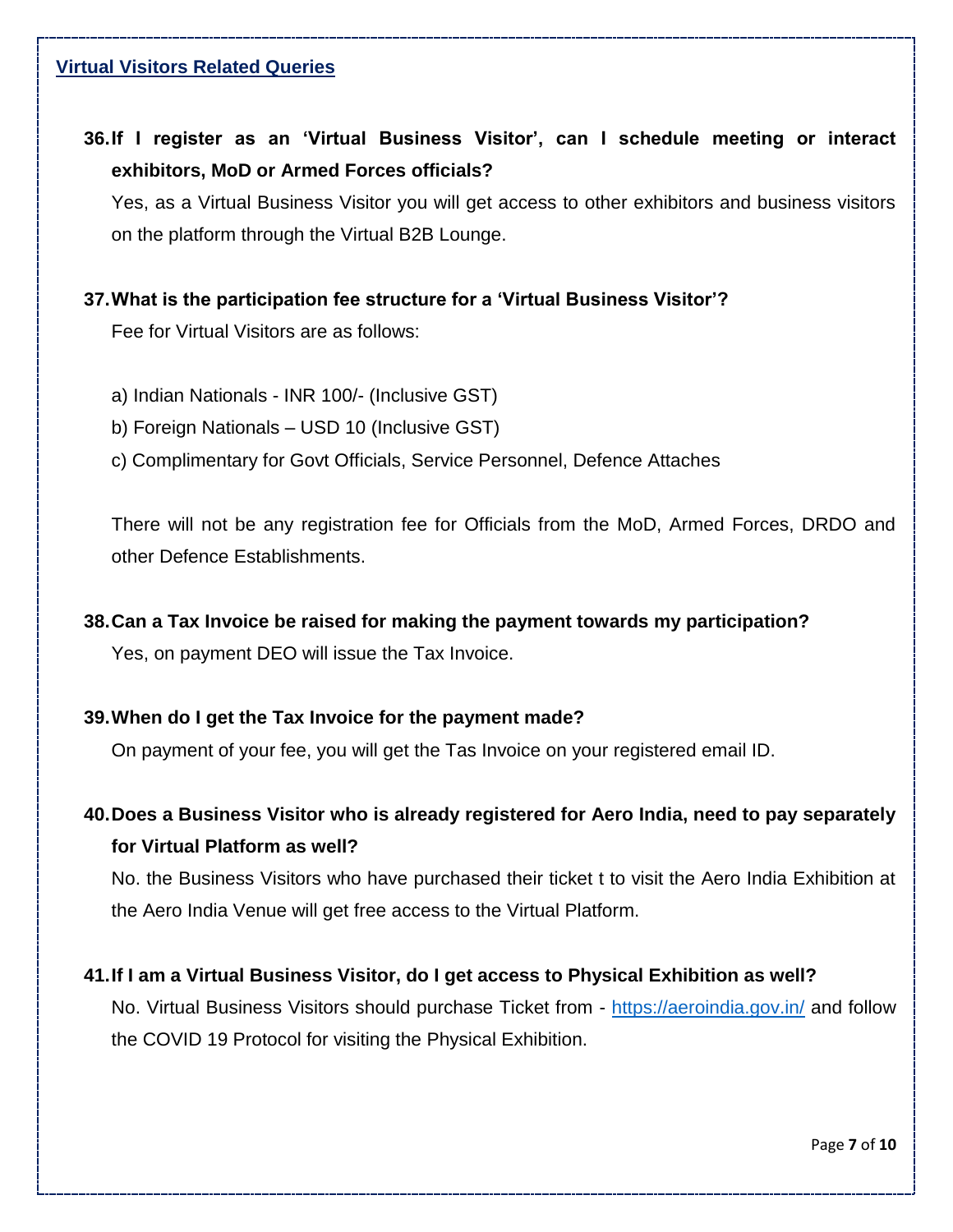#### **42.Do I need to configure my profile after registration on the Aero India Virtual Platform?**

It is important to configure your profile on the Aero India Virtual Platform to enable other delegates to understand your profile and request for B2B Meetings.

#### **43.How to configure my profile?**

You can configure your personal profile, photograph, Sectors of Interest and B2B Meeting Objective etc. under the Profile Tab located below the Photo Icon on right top corner after login.

#### **44.Can I interact with the stall/exhibition representatives/ coordinators?**

Yes, Business Visitors can interact with Virtual Stall Representatives and other B2B Delegates

#### **45.How do I schedule my B2B / B2G meeting?**

From the B2B Lounge, you can request for B2B Meetings with other participants.

#### **46.Can I hide my details on the Virtual B2B Lounge Page?**

Yes, you can control your visibility on the platform from your profile tab.

#### **General Queries**

### **47.What if I am registered but not received my login details?**

If you have not received your User ID and Password on email. Please check the spam / junk folder of your mailbox. Alternatively, you can click on the Forgot Password Option on the Platform to retrieve your password.

#### **48.How to change my password?**

From the Profile Tab you can change your Password.

### **49.How can I attend a conference / seminar being organized as part of Aero India 2021?**

Click on the Conference Tab and click on the 'Join Now' button against the scheduled conference

# **50.Will all the conferences / seminars being organized at Aero India 2021, be live streamed on the Virtual Platform?**

Page **8** of **10**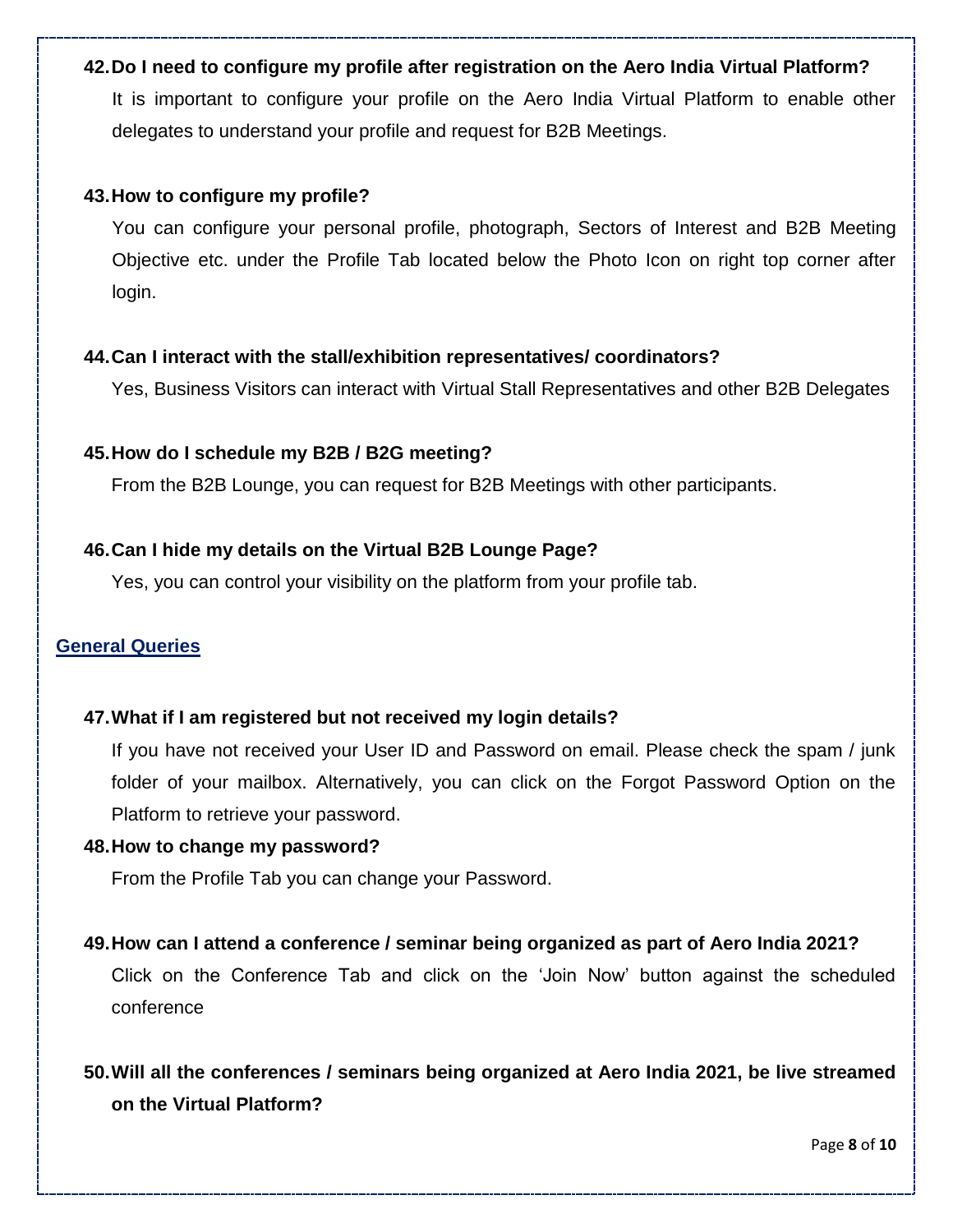Yes, all Aero India Conference will be live streamed on the Virtual Platform.

# **51.How do we participate in Q&A sessions of the conferences / seminars in the virtual mode?**

You can ask question to the panelists through Q&A facility available on the Virtual Conference Auditorium.

### **52.If I am unable to attend any session, would it be possible to go through the session recordings?**

Yes, recording of all the sessions will be available on the virtual portal.

# **53.What are the options available for me to network with the fellow participants/delegates of the conference?**

Brom the B2B Lounge you can locate other participants and communicate with them through Text Chat, Video Chat, SMS or Email. There is also a facility available on the platform to make a formal B2B Meeting request with the other participant. If the other participant accepts your request, you can have your virtual meeting in a private virtual meeting room on the platform.

### **54.Is there any option to download the participant list?**

No. As per our Privacy Policy, participant list / contact details of participants are not displayed on the platform nor available for download.

# **55.Will this platform also be available / be live after 5th Feb 2021? If Yes, Can I schedule my meetings and interact with the exhibitors?**

The platform will be live till 28 February 2021. Yes, you can request for meeting with exhibitors during this period.

# **56.Is separate Login ID / password required for visiting exhibition and events after 5th Feb 2021?**

No, same user ID and Password is valid.

### **57.Is it possible that One User ID and password can be used by multiple user?**

No.